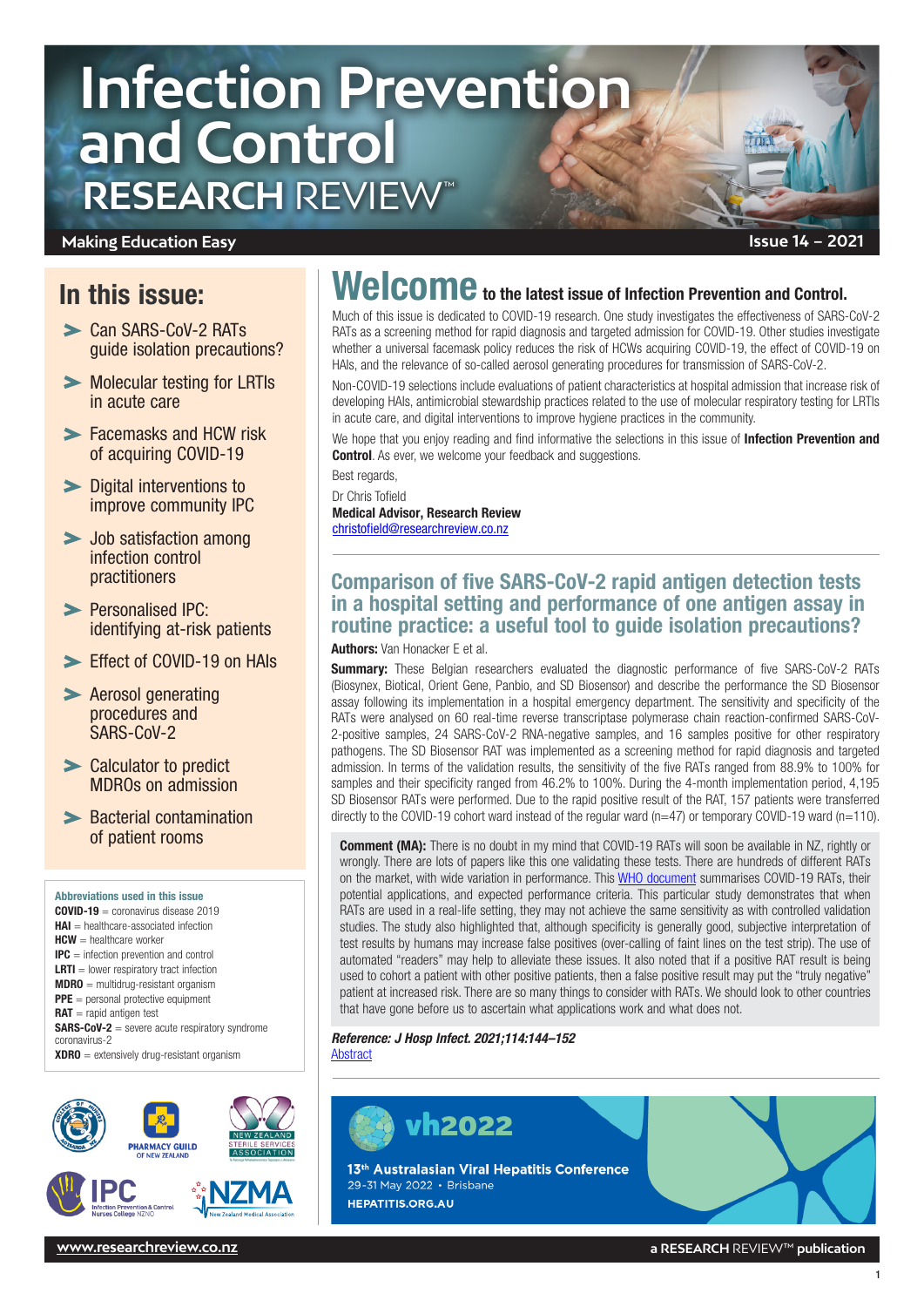### <span id="page-1-0"></span>Diagnostic and antimicrobial stewardship with molecular respiratory testing across the SHEA Research Network

#### Authors: Claeys KC et al.

**Summary:** These investigators surveyed acute care hospitals that are part of the Society for Healthcare Epidemiology of America (SHEA) consortium to investigate diagnostic and antimicrobial stewardship practices related to the use of molecular respiratory panel testing in adults with LRTIs. Use of rapid respiratory panels was reported by the majority of respondents. However, associated stewardship practices were uncommon and the real-world impact of respiratory panels could not be reliably quantified.

**Comment (MA):** Molecular respiratory testing, especially with "extended" respiratory viral panels (RVPs), has become increasingly established in diagnostic laboratories throughout NZ over the last decade. However, these assays are still expensive, and diagnostic stewardship around these testing modalities is still very much in its infancy. In my anecdotal opinion, there are a lot of these tests being performed in both my laboratory and elsewhere in NZ that are almost certainly unnecessary. This study looked at usage in US/Canada laboratories. The minority of participating laboratories implemented restrictions on the use of these panels, which may to a large extent reflect the laboratory funding model that is in place for US/Canada, which may disincentivise restriction of laboratory testing. In addition, the study showed the minority of laboratories were auditing the antimicrobial stewardship impact of the testing.

My "beer mat" calculations suggest that we are now spending over \$1 million a year on such tests in NZ, and this amount is increasing year on year. We need to look at national standardisation of acceptance criteria for such tests, along with subsequent clinical audit of such criteria. But where are we going to find the time for that…

*Reference: Infect Control Hosp Epidemiol. 2021;42(8):1010–1013* **[Abstract](https://www.cambridge.org/core/journals/infection-control-and-hospital-epidemiology/article/abs/diagnostic-and-antimicrobial-stewardship-with-molecular-respiratory-testing-across-the-shea-research-network/0733B6A025402022013F7A6478361413)** 

**Preventing Healthcare Associated Infections**

## Association between implementation of a universal face mask policy for healthcare workers in a healthcare system and SARS-CoV-2 positivity testing rate in healthcare workers

TOOR !!

Authors: Wang DD et al.

**Summary:** These US researchers evaluated the association of a universal facemask policy with SARS-CoV-2 infection in HCWs in a COVID-19 hotspot in the US. The daily number of symptomatic HCWs tested, SARS-CoV-2 positivity rates, and HCW jobdescriptions were collected before and after implementation of the universal facemask policy (on 26 March 2020). Between 12 March and 10 August 2020, 19.2% of HCW were symptomatic for COVID-19 and underwent SARS-CoV-2 testing. A single change point was identified: ≈28–30 March (95% probability). The odds of a tested HCW having a positive result doubled every 4.5 to 7.5 days before the change point whereas they halved every 10.5 to 13.5 days after the change point.

**Comment (MA):** This pre-vaccine, pre-Delta study took place in Michigan, USA during the first six months of the pandemic. Clearly it is a difficult study to undertake, and to be honest I would not put too much weight on the results. The study showed distinct temporal "change points" in maximum positivity rates between HCWs and the general population, but to attribute this specifically to implementation of universal facemask use, amongst several other infection control interventions that would have happened at the same time (other PPE, virtual consults, etc) is all a bit speculative. At least the study acknowledges this in the discussion section. Interestingly, the greatest declines in positivity rates post-intervention were in nurses, healthcare assistants, and administration staff whereas there was no significant impact for physicians. The reasons for this are again speculative, but it does provide light evidence for universal mask use in both clinical and non-clinical staff in the healthcare setting. I do not know how translatable all this is to NZ and its current situation, but I cannot visualise a repeat study getting through the ethics committees!

#### *Reference: J Occup Environ Med. 2021;63(6):476–481* **[Abstract](https://journals.lww.com/joem/Fulltext/2021/06000/Association_Between_Implementation_of_a_Universal.5.aspx)**

New Zealand Research Review subscribers can claim CPD/CME points for time spent reading our reviews from a wide range of local medical and nursing colleges. Find out more on our **CPD page** 

## Healthcare Associated Infections are the most common treatment injury claim. Infections can have a significant impact on patients' lives, and numbers are increasing. To reduce the incidence and severity of HAIs, ACC is working in partnership with the health sector on a programme of best practice prevention approaches. **Peripheral Intravenous Cannula (PIVC)** National roll-out of the Know Your IV Lines care bundle, training and education package **NZ Aseptic Technique** Development and roll-out of an aseptic technique education package **National Antibiotic Guidelines** Development of a nationally consistent and sustainable Antibiotic Guideline **Sepsis** Researching the incidence and cost of Sepsis, development of an awareness and education campaign and a New Zealand Sepsis<br>Action Plan **HAI Guiding Principles**  Development of a core set of guiding principles **ICNet** Roll out of the ICNet infection detection and surveillance platform

#### To get involved or find out more, email *[infection\\_prevention@acc.co.nz](mailto:infection_prevention%40acc.co.nz?subject=)*

acc PREVENTION, CARE, RECOVERY, antina variante de la India<br>Nota de Antina Hunga V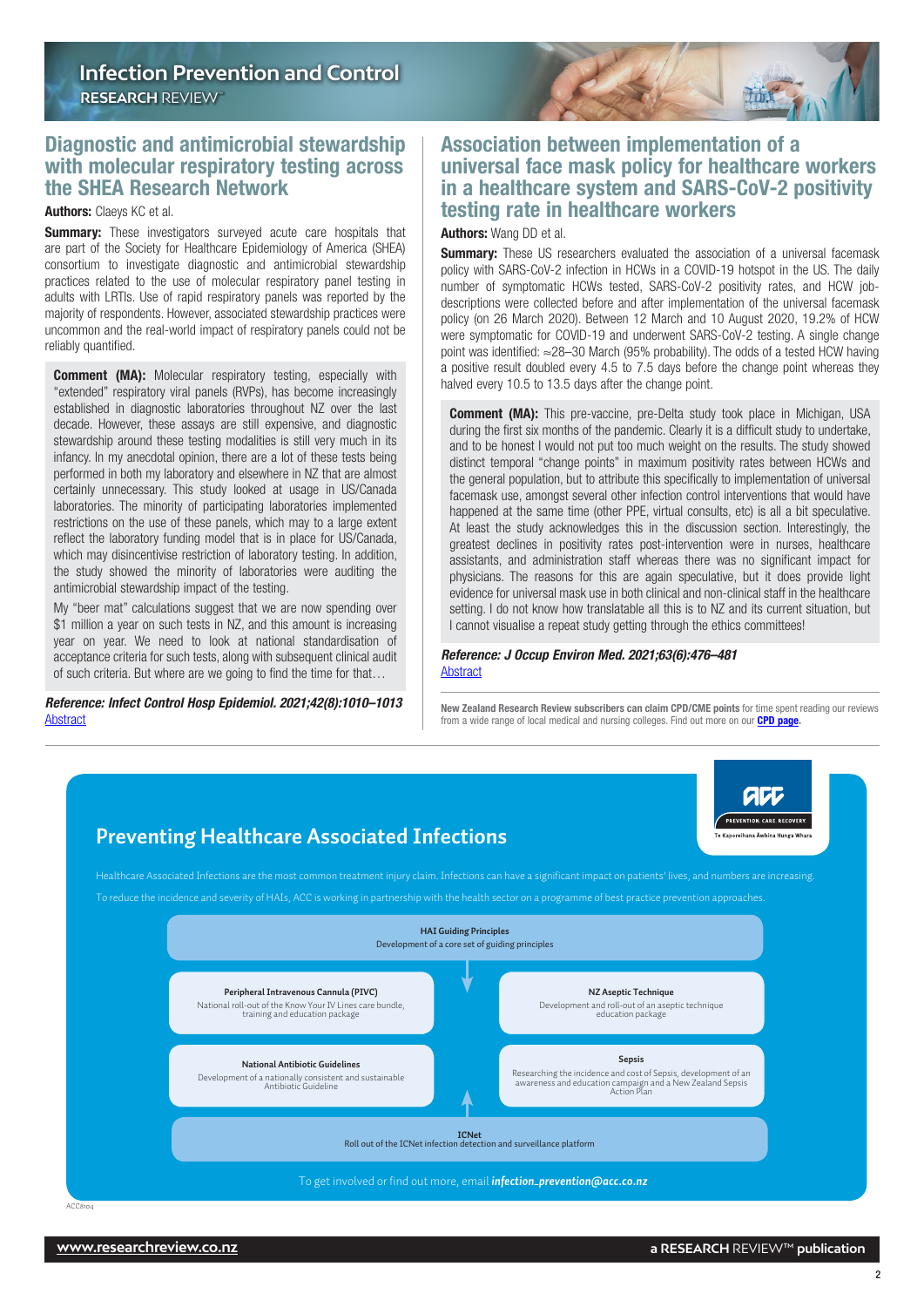## <span id="page-2-0"></span>Effectiveness of digital interventions to improve household and community infection prevention and control behaviours and to reduce incidence of respiratory and/or gastro-intestinal infections: a rapid systematic review

#### Authors: Gold N et al.

**Summary:** This literature review was undertaken to evaluate the evidence for digital interventions to improve hygiene practices within the community. Eligible trials had to have evaluated a uniquely digital component of an intervention and only target diseases with transmission mechanisms similar to COVID-19. Study designs were limited to randomised controlled trials, controlled before-and-after trials, and interrupted time series analyses. Six of seven studies that met the inclusion criteria reported successfully improving self-reported hygiene behaviour or health outcomes. However, only one of the six trials, 'Germ Defence', confirmed improvements using the objective measures of reduced consultations and antibiotic prescriptions. Settings included kindergartens, workplaces, and service station restrooms. Delivery modes included WeChat, website, text messages, audio messages to mobiles, electronic billboards, and electronic personal care records. Only the 'Germ Defence' trial was judged to be at low risk of bias. The most common concerns included lack of detail about the randomisation, possible bias in the reporting of behavioural outcomes, and possible selective reporting of results.

**Comment (MA):** This systematic review provides evidence for the effectiveness of digital intervention in improving compliance with infection control messages/ policies. However, it does not mention the concept of "reminder fatigue", i.e. if we become overburdened with too many texts/emails/social media alerts then the relative impact of each individual alert will diminish. Importantly, the study does touch on the concept that what works in one culture does not necessarily work in another. Unfortunately, we have seen this clearly demonstrated locally in the COVID-19 vaccine rollout in NZ. Nevertheless, I think we should always be looking for ways in which digital interventions could improve infection control compliance, an obvious target being hand hygiene. We should also acknowledge that younger generations do not necessarily respond best to emails or texts, but may be more receptive to notifications on social media accounts such as WhatsApp, Facebook, etc. I have anecdotal experience of this with my own children!

*Reference: BMC Public Health. 2021;21(1):1180* [Abstract](https://bmcpublichealth.biomedcentral.com/articles/10.1186/s12889-021-11150-8)

> RACP MyCPD Program participants can claim one credit **per hour** (maximum of 60 credits per year) for reading and evaluating Research Reviews.

> > FOR MORE INFORMATION [CLICK HERE](https://www.racp.edu.au/fellows/continuing-professional-development)

# **Claim your CPD points for reading Research Reviews**

# **[FIND OUT MORE](https://www.researchreview.co.nz/nz/CPD.aspx)**

## A cross sectional study of organizational factors and their impact on job satisfaction and emotional burnout in a group of Australian nurses: infection control practitioners

Jmr

Authors: Page K and Graves N

**Summary:** This cross-sectional study used an online survey to measure a range of organizational factors to document the working conditions of Australian infection control practitioners (ICPs) and show how these are linked to job satisfaction and emotional burnout. One hundred and fifty-three ICPs from 50 of the largest public hospitals in Australia completed the survey. The results revealed that ICPs are moderately to highly satisfied with their job but reported high levels of emotional burnout, time pressure, and cognitive demands. Low job satisfaction was associated with less job control, lack of organizational support, and poor communication. Emotional burnout was associated with high time pressure and cognitive demands coupled with poor communication.

**Comment (MA):** It looks like this study was undertaken and written pre-COVID-19. It would be interesting to repeat the study now and reassess levels of job satisfaction and burnout amongst ICPs! The main worry with studies like this is participation bias, i.e. the people that are the most disillusioned are ones most likely to participate in such a survey. Participation was relatively high, however, with 71% of invitees completing the survey, which may mitigate such effects. It would also have been good to ask or independently measure ICP:bed ratios for each of the participating nurses. This would have facilitated the utility of a study like this when making a business case for increased resourcing. This study involved Australian ICPs and it would be interesting to carry out a similar study in NZ. Burnout amongst many different sectors of HCWs, including ICPs is a genuine risk during a pandemic era. The "Catch 22", however, is finding time to perform such studies at times like this when they are most required.

#### *Reference: BMC Health Serv Res. 2021;21(1):441* **[Abstract](https://bmchealthservres.biomedcentral.com/articles/10.1186/s12913-021-06477-2)**

#### Independent commentary by Michael Addidle

Michael Addidle is a UK trained Clinical microbiologist now working at both Pathlab and ESR laboratories in New Zealand. He holds fellowships in general medicine and clinical microbiology. He is involved in infection control in both public and private hospitals throughout the



Bay of Plenty and Waikato regions. Michael has a keen interest in the pivotal role of the diagnostic laboratory in good diagnostic and antimicrobial stewardship.

# **ElimIn8 Educational Series on Hepatitis C**

# **Hepatitis C: A virus we can cure\* Treatment in Primary Care**

Welcome to the full ElimIn8 Educational Series on Hepatitis C. The series consists of three short audio podcasts where health professionals discuss the role of primary care in the elimination of Hepatitis C from New Zealand.

You may have listened to some of these podcasts already but if not you can find them all in one place by clicking on the link below.

(\*Cure means no detectable HCV RNA is found in a blood test taken 12 weeks after treatment has finished.)

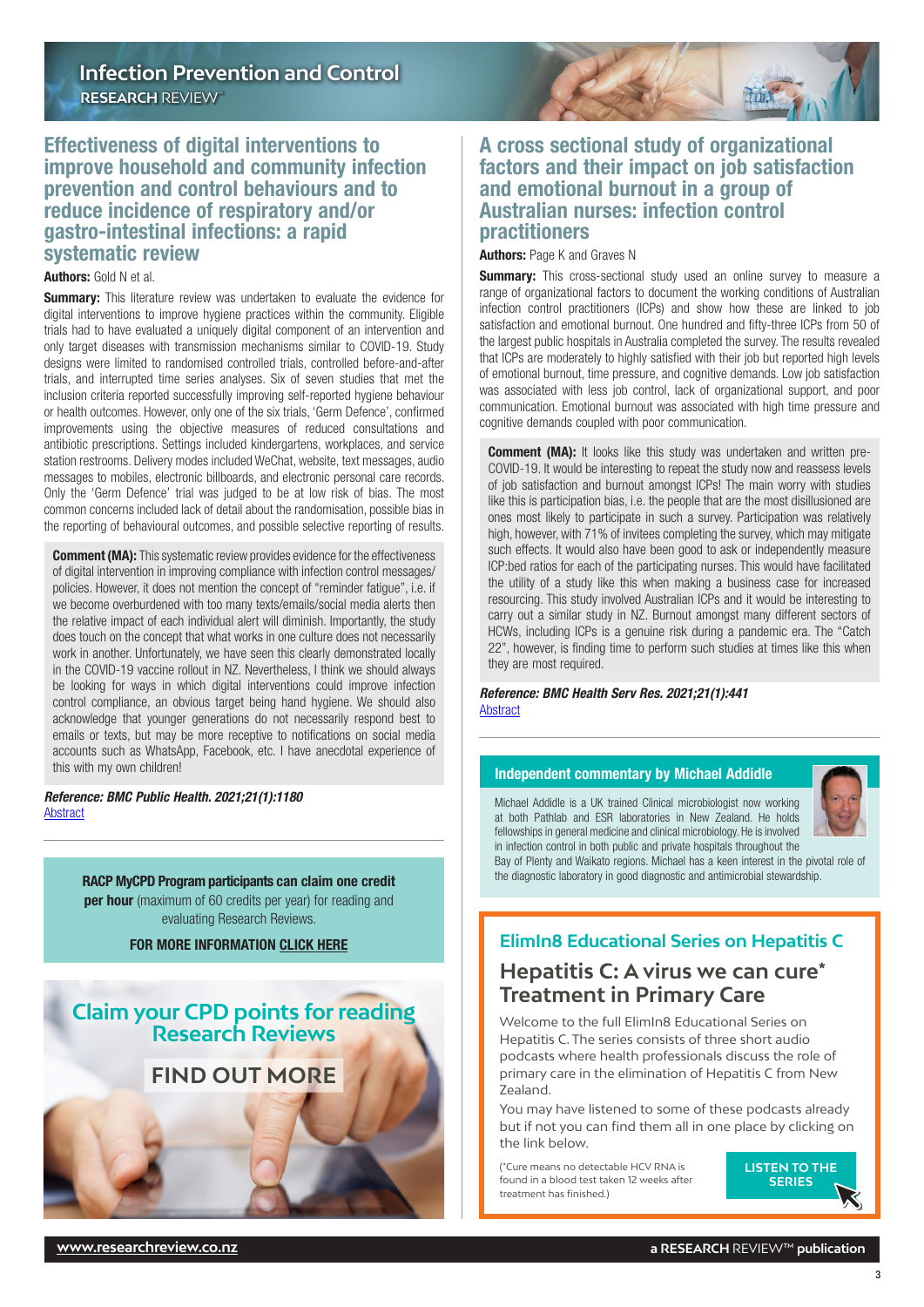<span id="page-3-0"></span>

#### Authors: Stewart S et al.

**Summary:** This incidence survey conducted in two hospitals in Scotland was undertaken to determine intrinsic characteristics of adult patients at hospital admission and extrinsic events, during the two years preceding admission, that increase risk of developing a HAI. The analysis included 63,890 eligible admissions to the study hospitals during the study period: 44,399 for the teaching hospital and 19,491 for the general hospital. A total of 893 admissions had one or more HAI: 822 in the teaching hospital and 71 in the general hospital. Being treated in a teaching hospital, increasing age, emergency admission, and comorbidities of cancer, cardiovascular disease, chronic renal failure, and diabetes were identified as the most significant risk factors present on admission for the acquisition of HAI. The relative risk of developing a HAI increased with admission to an intensive care unit, high-dependency unit, and surgical specialties. There was also an increased risk associated with surgeries within ≤30 days prior to admission and prior hospital stays of >2 weeks during the previous two years.

**Comment (NG):** This study determined a set of intrinsic characteristics at hospital admission and extrinsic events that increased a patient's risk of developing a HAI. One of the limitations of this study is that only positive microbiology reports were reviewed for suspected HAI but not all HAI surveillance criteria require a positive microbiology result. While the majority of HAIs have positive microbiology, it is important to know that not all HAIs would have been captured in this dataset and hence potentially could change the relative risk of each patient. This study found that being treated at a teaching hospital, increased age, emergency admission, and comorbidities of cancer, cardiovascular disease, chronic renal failure, and diabetes increased the risk of developing a HAI. While most of these factors are probably not surprising to anyone, this study includes a whole-hospital incidence study which is rare.

Risk assessment at the patient level is necessary to ensure care is patient-centred. However, there are fundamental IPC practices that should be followed for all patients, regardless of their intrinsic or extrinsic risk factors. I wonder if a level of complacency for the basic IPC practices would inadvertently occur for those patients that did not have the identified risk factors due to an increased focus on distinguishing specific patients with intrinsic and extrinsic risk factors.

While it is important to continue to perform these types of studies to build evidence of factors that may inform targeted interventions that should be applied to a specific group of high-risk patients, it is essential to ensure every patient receives conventional IPC practices. If a particular set of IPC interventions are costly (beyond basic IPC practices such as hand hygiene, aseptic technique, PPE usage, etc.), this type of evidence may justify the implementation of targeted interventions for those patients that meet a set of risk factors on admission. As this type of evidence accumulates, the optimal way for it to be integrated into patient care would be an automated alert system at the point of admission using electronic records containing the relevant risk factor data.

*Reference: J Hosp Infect. 2021;114:32–42* [Abstract](https://www.journalofhospitalinfection.com/article/S0195-6701(21)00191-2/fulltext)

#### Independent commentary by Nikki Grae

Nikki Grae is a Senior Manager at the Health Quality & Safety Commission. She has an interest in infection prevention and quality improvement. Prior to working at the Commission, she managed and led the infection prevention and patient safety programmes for a health system in the



U.S. Nikki has also worked as a Research Scientist in cancer biology and microbiology. She has a Master of Science degree in Microbiology.

## The impact of coronavirus disease 2019 (COVID-19) on healthcare-associated infections in 2020: a summary of data reported to the National Healthcare Safety Network

Tm.

Authors: Weiner-Lastinger LM et al.

**Summary:** To determine the effect of the COVID-19 pandemic on the incidence of HAIs in US hospitals, these researchers calculated national- and state-level standardised infection ratios (SIRs) for each quarter in 2020 and compared them with those from 2019. Central-line-associated bloodstream infections (CLABSIs), catheter-associated urinary tract infections (CAUTIs), ventilator-associated events (VAEs), select surgical site infections, and *Clostridioides difficile* and methicillinresistant *Staphylococcus aureus* (MRSA) bacteraemia laboratory-identified events reported to the US National Healthcare Safety Network for 2019 and 2020 by acute-care hospitals were assessed. In 2020, there were significant increases in the national SIRs for CLABSI, CAUTI, VAE, and MRSA bacteraemia. The greatest increase was observed for CLABSI, with significant increases in VAE incidence and ventilator utilisation being observed across all four quarters of 2020.

**Comment (NG):** This study provides insight into the potential impact of COVID-19 hospitalisations on HAI incidence that other countries may experience due to altered staffing practices, increased critical care capacity, and modified use of PPE. While NZ's healthcare system is not the same as the largely privately funded system in the US, and we did not experience a similar burden on the health system as the US, there are some learnings that can be recognised for future outbreaks and pandemics.

The variation on hospitals reporting HAI data to the National Healthcare Safety Network throughout the pandemic makes it difficult to conclude the specific impact of COVID-19 on HAI incidence. However, when hospitals were reporting data in the same quarters in 2019 and 2020, significant increases in risk-adjusted CLABSI, CAUTI, VAE, and MRSA bacteraemia rates were seen in 2020. No significant increases of surgical site and laboratory identified *Clostridioides difficile* infections were identified. The increased VAEs are not surprising as many COVID-19 patients require ventilation at a longer than average duration. Device-associated bloodstream infections and urinary tract infections may have resulted from longer duration of devices and less compliance with evidence-based insertion and maintenance practices. This study highlights the need to build resiliency in IPC programmes to ensure other pressures (such as pandemics) that cause increased patient caseload, staffing challenges, and other operational challenges do not impact the implementation and effectiveness of standard IPC practices.

*Reference: Infect Control Hosp Epidemiol. 2021 Sep 3;1–14. [Online ahead of print]* [Abstract](https://www.cambridge.org/core/journals/infection-control-and-hospital-epidemiology/article/impact-of-coronavirus-disease-2019-covid19-on-healthcareassociated-infections-in-2020-a-summary-of-data-reported-to-the-national-healthcare-safety-network/8197F323F4840D233A0C62F4726287E1)

# **[CLICK HERE](https://www.researchreview.co.nz/nz/Clinical-Area/Internal-Medicine/Infectious-Diseases/Infection-Control-and-Prevention.aspx?Show=RR-All)**

**to read previous issues of Infection Prevention and Control Research Review**



This Research Review has been endorsed by The Royal New Zealand College of General Practitioners (RNZCGP) and has been approved for up to 1 CME credit for the General Practice Educational Programme (GPEP) and Continuing Professional Development (CPD) purposes. You can record your CME credits in your [RNZCGP Dashboard](https://www.rnzcgp.org.nz/RNZCGP/Contact_Management/Sign_In.aspx)



Time spent reading this publication has been approved for CNE by The College of Nurses Aotearoa (NZ) for RNs and NPs. For more information on how to claim CNE hours please **[CLICK HERE](http://www.nurse.org.nz/continuing-nursing-education-cne-template.html)**.

4